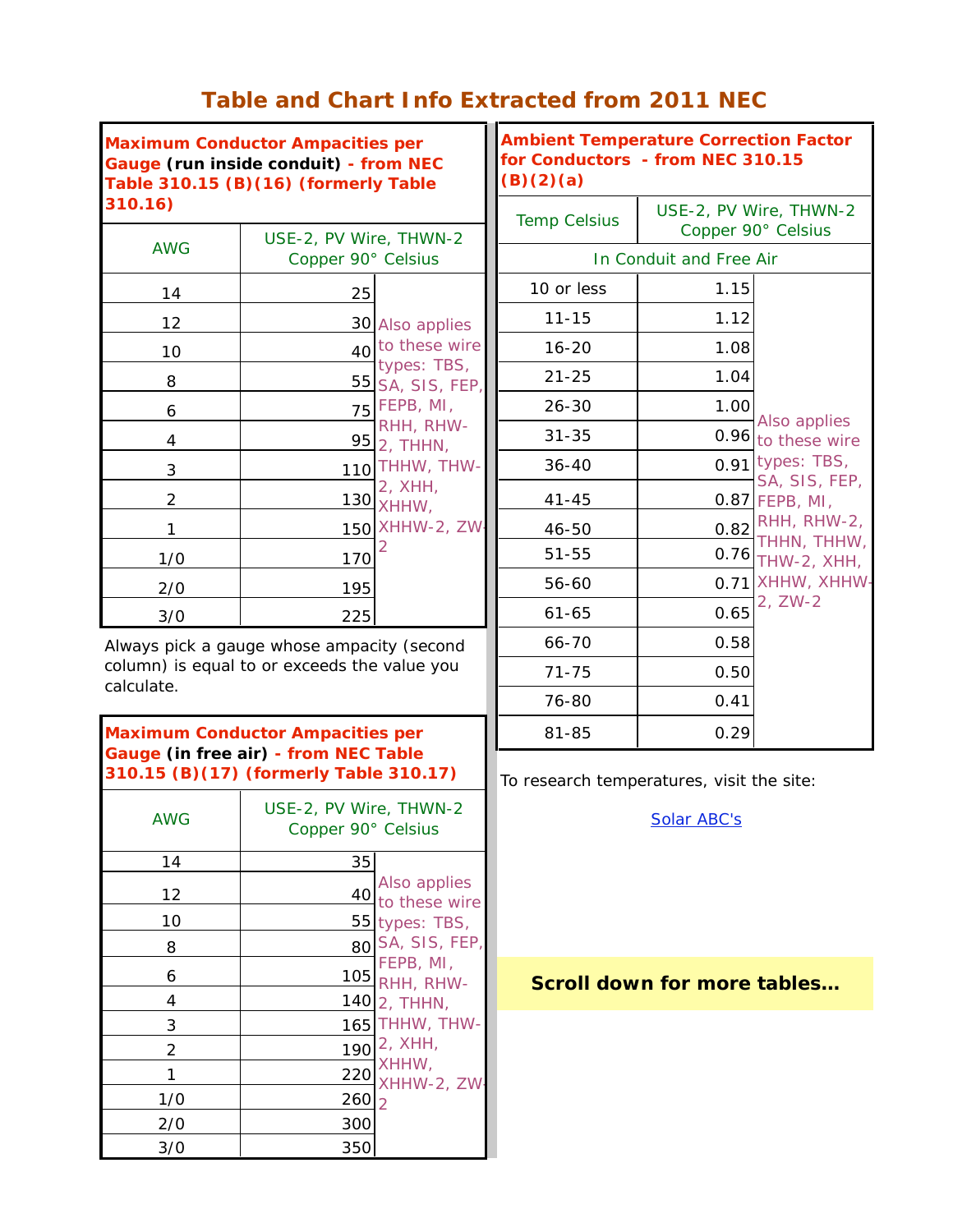## *NEC Tables and Charts cont…*

| <b>Conduit Adjustment Factor for Multiple</b><br><b>Conductors Inside Raceway - from NEC</b><br>Table 310.15 (B)(3)(a) |                    |  | <b>Ambient Temperature Adder for</b><br>Raceways on or Above Rooftops - from<br>NEC Table 310.15 (B)(2)(C) |                       |  |
|------------------------------------------------------------------------------------------------------------------------|--------------------|--|------------------------------------------------------------------------------------------------------------|-----------------------|--|
| Number of<br><b>Conductors</b>                                                                                         | Percentage Divider |  | Distance Between Roof and<br>Conduit                                                                       | Celsius Temp<br>Adder |  |
| Less than 3                                                                                                            | 100%               |  | $\vert$ 0 to 1/2 inch                                                                                      | 33                    |  |
| $4 - 6$                                                                                                                | 80%                |  | Above 1/2" to 3 1/2"                                                                                       | 22                    |  |
| $7 - 9$                                                                                                                | 70%                |  | Above 3 1/2" to 12"                                                                                        |                       |  |
| $10 - 20$                                                                                                              | 50%                |  | Above 12" to 36"                                                                                           | 14                    |  |

"Number of Conductors" does not include the ground wire/EGC, which must also be run through the conduit. (Since current doesn't normally flow through it, the EGC contributes no heat inside the raceway.) In addition, the use of a combiner in the PV output circuit reduces the number of conductors entering the conduit.

Installers use what's called a "lift" to elevate conduit running across a roof. The height of the lift will give you the data you need to use this table. If you place your junction box below the roof, you can skip this calculation, so long as the conduit doesn't cross the roof.

| <b>DC Conductor Properties for Voltage Drop</b><br><b>Calculation - from NEC Chapter 9 Table 8</b> |                       |                      | <b>AC Conductor Properties for Voltage Drop</b><br><b>Calculation - from NEC Chapter 9 Table 9</b> |                                     |  |
|----------------------------------------------------------------------------------------------------|-----------------------|----------------------|----------------------------------------------------------------------------------------------------|-------------------------------------|--|
| <b>AWG</b>                                                                                         | stranded or<br>solid? | ohms per<br>kilofoot | <b>AWG</b>                                                                                         | Effective Impedance per<br>kilofoot |  |
| 14                                                                                                 | solid                 | 3.07                 | 14                                                                                                 | 2.7                                 |  |
| 14                                                                                                 | stranded              | 3.14                 | 12                                                                                                 | 1.7                                 |  |
| 12                                                                                                 | solid                 | 1.93                 | 10                                                                                                 | 1.1                                 |  |
| 12                                                                                                 | stranded              | 1.98                 | 8                                                                                                  | 0.69                                |  |
| 10                                                                                                 | solid                 | 1.21                 | 6                                                                                                  | 0.44                                |  |
| 10                                                                                                 | stranded              | 1.24                 | 4                                                                                                  | 0.29                                |  |
| 8                                                                                                  | solid                 | 0.764                | 3                                                                                                  | 0.23                                |  |
| 8                                                                                                  | stranded              | 0.778                | $\overline{2}$                                                                                     | 0.19                                |  |
| 6                                                                                                  | stranded              | 0.491                | 1                                                                                                  | 0.16                                |  |
| 4                                                                                                  | stranded              | 0.308                | 1/0                                                                                                | 0.13                                |  |
| 3                                                                                                  | stranded              | 0.245                | 2/0                                                                                                | 0.11                                |  |
| $\overline{2}$                                                                                     | stranded              | 0.194                | 3/0                                                                                                | 0.092                               |  |
| 1                                                                                                  | stranded              | 0.154                |                                                                                                    |                                     |  |
| 1/0                                                                                                | stranded              | 0.122                |                                                                                                    |                                     |  |

*Scroll down for more tables…*